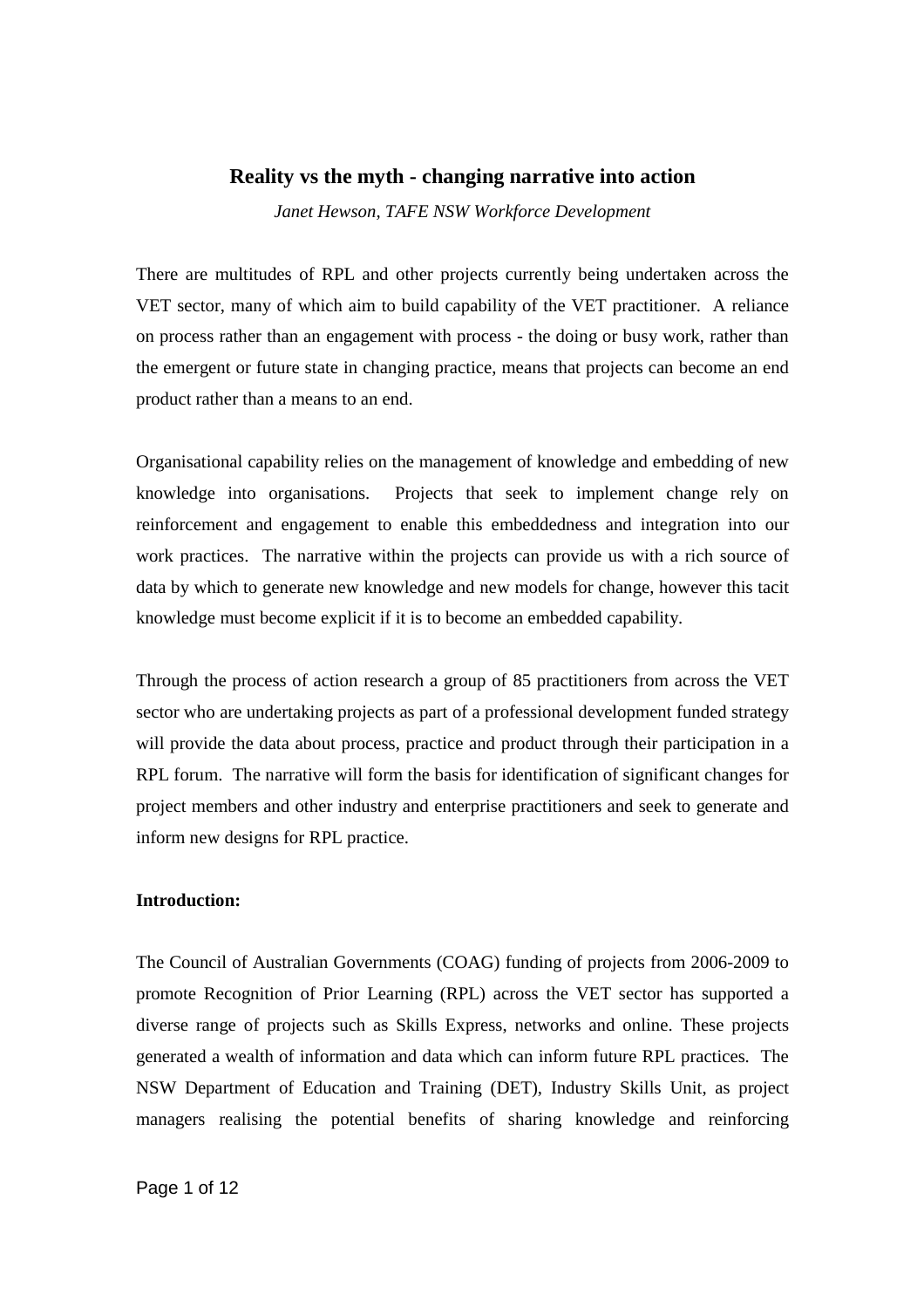relationships by bringing project participants together sponsored a forum in December 2008, entitled "Making Connections" which brought together project teams, industry and stakeholders from across the VET sector.

There are some 60 projects being undertaken as part of this initiative and the Department of Education and Training, "Making Connections" forum not only provides a vehicle by which to showcase good practice, but also to acknowledge the work of teams undertaking projects and to value their contribution to changing practice. It also empowers project teams to build relationships and form networks and creating the opportunity to establish reinforcing processes that can sustain change and create a virtuous cycle of renewal (Senge,1999).

A reliance on process rather than an engagement with process - the doing or busy work, rather than the emergent or future state in changing practice, means that projects can become an end product rather than a means to an end.

The question may well be asked "how many final project reports are sitting on shelves, seemingly the job at hand being finished". The myth that a focus on projects and their explicit outputs alone can produce the transformational change that is required in these ambiguous times can distract us from the reality of the true value of our "busy" work. This intervention sought to access the complex realities and realities that belong to the hidden part of the iceberg, the 90% under the surface and as such the opening up of dialogue with all stakeholders as being critical to moving forward (Gummesson, 2000).

As observed by one of the writers at the forum, these projects deepen and broaden our understanding of learning (Smith, 2008) and inform future practitioner methodology in relation to RPL with the primary objectives of improving RPL process, increasing practitioner capability and confidence and embedding and establishing the RPL product within different contexts.

Stace & Dunphy (2001) point out that the object of change intervention must be to ensure that change effectiveness is sustained. To support this sustainability the forum aimed to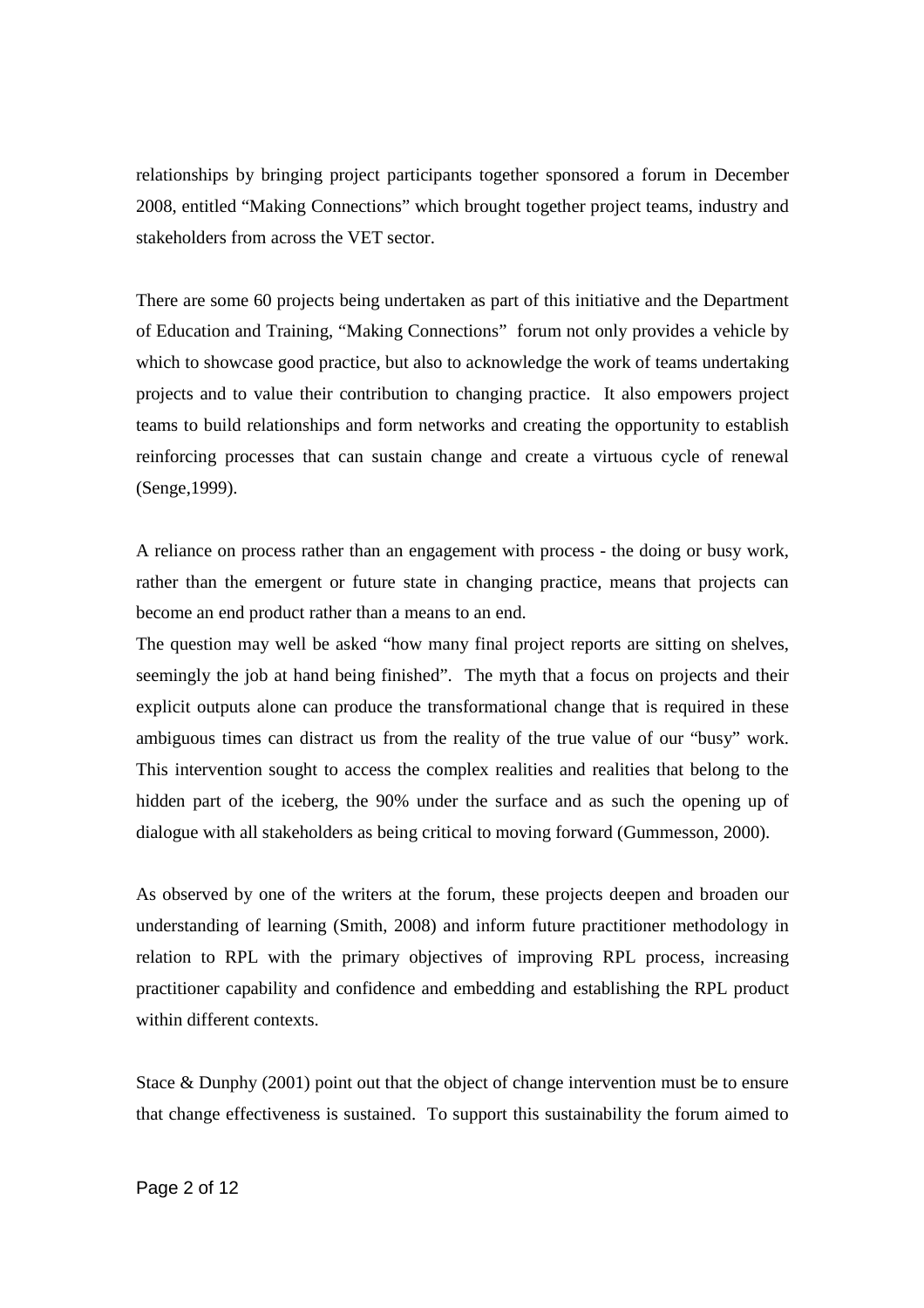provide a "space" for conversations and reflection to open up dialogue by participants in response to stories from project leaders of their experiences and observations as a result of their management of the projects. These stories sought to capture the "essence" of the project and highlight change and what it was that made the project of significance to them. Harrison (1965) suggests that attention to the level and depth of change intervention and particularly behavioural aspects of change can support a sustained rather than temporary approach.

The sharing of their stories aimed to stimulate conversations and generate new ideas and perspectives which may ultimately shape the design of new models of Recognition. As suggested by Carr (2008) "organisation's collective wisdom depends on conversations talking place in the 'market place' of ideas and interpretations.

#### **Design and Methodology for data collection:**

The stories from project leader's involvement in their RPL projects were seen as an essential element and the catalyst to stimulate dialogue by forum participants. The narrative from their concrete experience can provide us with the basis for action through making meaning of this experience  $(2^{nd}$  Road, 2006). A model for capturing the significance of this experience was entitled "Significant Conversations" (Hewson, 2008) and was created to facilitate the day's activities. Whereas, a "showcase" event would possibly provide only the "present state" and an abstract concept based on information rather than communication of real experience.

This methodology combined the 'Most Significant Change' Technique (Davies & Dart, 2005) and 'strategic conversations  $(2<sup>nd</sup>$  Road, 2006). The "Significant Conversations" were designed to generate data by highlighting their significance to individuals from each layer of activity throughout the forum.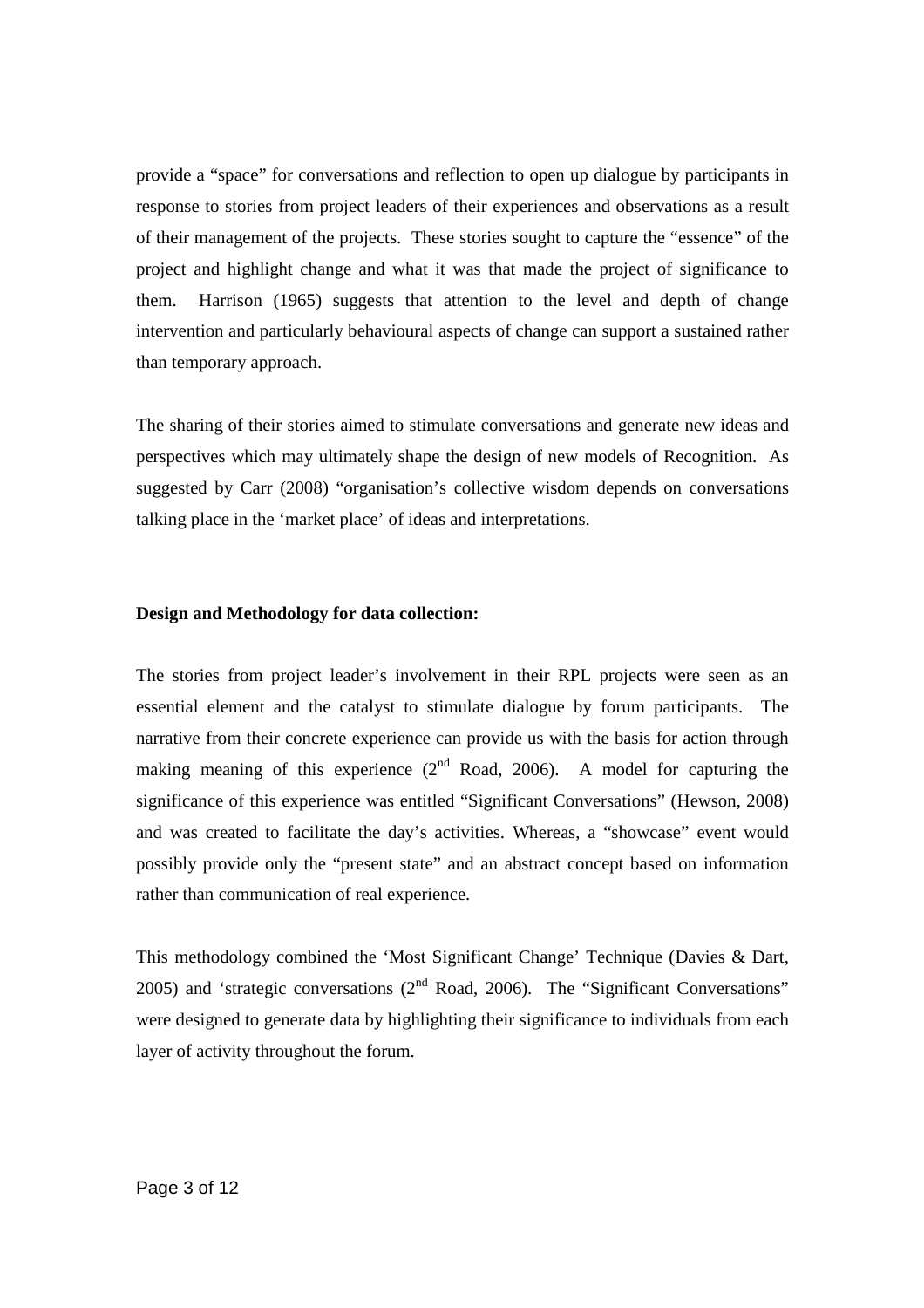The generation of data through conversations attempts to reach shared understanding and ideas. This layering of data provided different levels of interpretation and new perspectives across a diversity of practitioners and stakeholders engaged in the RPL process. This data was not programmatic and not defined in terms of hard and fast methodology but was expanded upon by events and other sources of data emerging from the conversations Reason (2006).

To enable the capturing of this data, facilitators and participants were briefed prior and during the event to ensure data was gathered to inform future practice.

In particular if was important to brief project leader facilitators and group facilitators prior to the event. As the project leaders were the holders of the knowledge about the project it was important that they took on the role of the process facilitator rather than the content expert and to ensure that they were open and responsive to data that emerged from participants (Reason, 2006).

Project Leaders were asked to deliver their stories to groups of up to 40 participants against pre-arranged themes. Theme groupings were Skills Express, Networking, Flexible Delivery and Mentoring. They were asked to tell their stories in 5 minutes and be as succinct as possible by focusing on three aspects of their project and what were of most significance to them.

The three aspects and questions asked of the project leaders were:

| Process:  | What was it that you did?                                  |
|-----------|------------------------------------------------------------|
| Practice: | What changes has it made to how you work?                  |
| Product:  | What will sustain and embed the change $-$ If you left the |
|           | project/organisation tomorrow what would happen?           |

These groups of 40 then split into smaller "conversational" groupings which were then facilitated by the project leaders to identify their interpretation of the stories and what significance they had to them. This feedback was taken down and then shared across the whole group by the lead facilitator at the end of the session.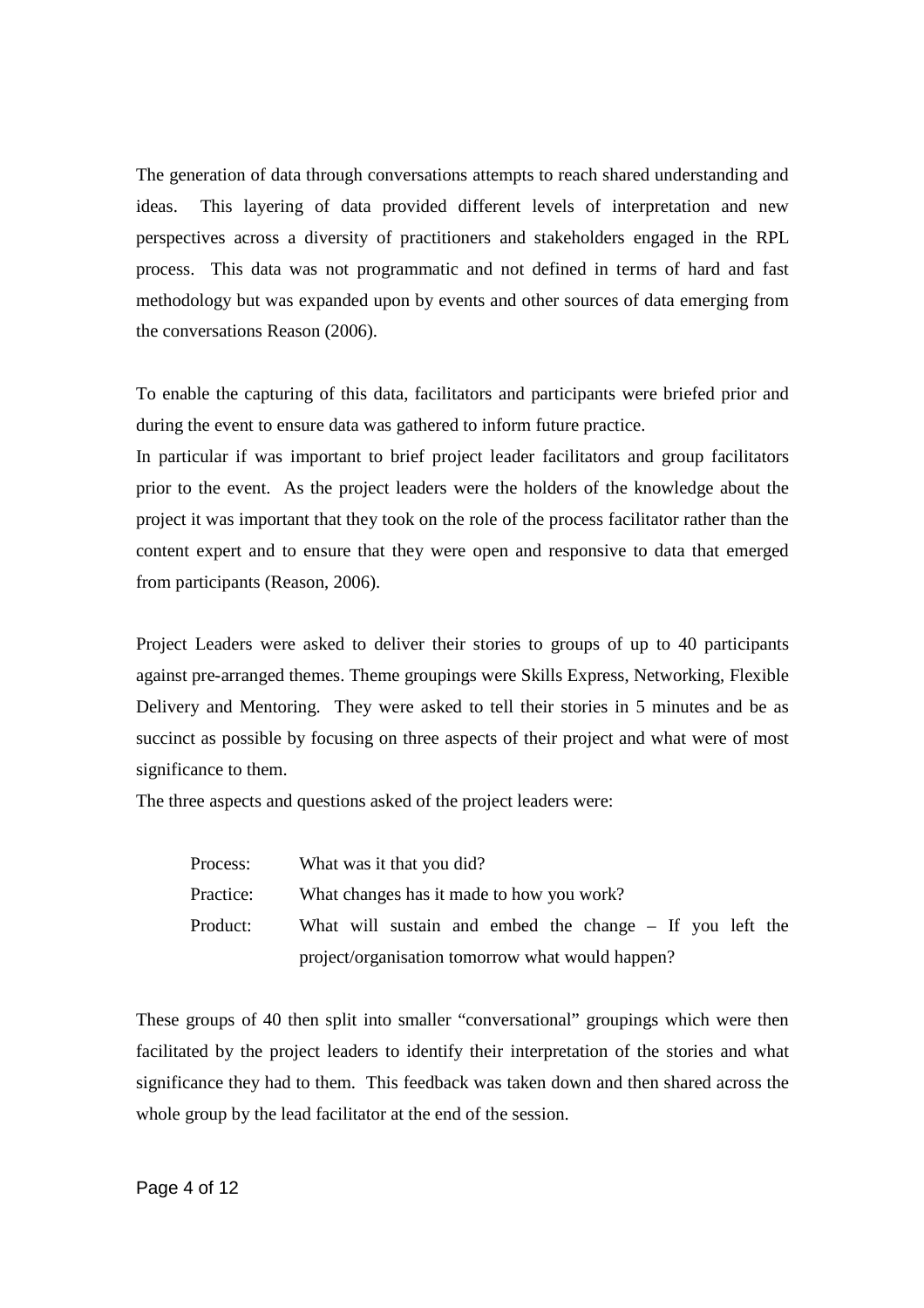In addition, two writers were employed to observe the activities throughout the day and they provided an account of their perspectives and again the significance to them.

## **Participant data collection:**

Data was gathered across layers of experience at the forum. These layers were the Project Leaders and teams, the audience participation and observers as writers. The data reflects ideas and understandings made by participants as outlined in Design and Methodology above. Data was then synthesised and articulated into themes.

|           | INDUSTRY ENGAGEMENT AND WORKPLACE CONTEXT                                                                                                                                                                 |
|-----------|-----------------------------------------------------------------------------------------------------------------------------------------------------------------------------------------------------------|
|           | the use of simple and workplace language and not "VET speak".                                                                                                                                             |
| $\bullet$ | utilising candidate and practitioner learning and data that was already available<br>and familiar through accessing compatible workplace systems to support the RPL<br>process.                           |
| $\bullet$ | better integration of RPL and identification of gap training within normal work<br>practices and drawing on existing assessment practices such as recruitment and<br>job performance assessment.          |
| $\bullet$ | work context, specifically addressing aspects of supervision, training and<br>documentation that can be accessed for assessment purposes.<br>This was<br>particularly the case in a Skills Express model. |
| $\bullet$ | detailed processes and tools mapped against work experience to competencies and<br>qualifications.                                                                                                        |
|           | incorporation of explicit risk management strategies, which is as much in the<br>employers/industries interests as the educators. (See data below)                                                        |
| $\bullet$ | partnerships with industry as sustaining ongoing activity                                                                                                                                                 |
| $\bullet$ | all relevant aspects of the HR system are capable of providing quality information                                                                                                                        |
| $\bullet$ | development of special assessment briefings for workplace supervisors to explain<br>process                                                                                                               |
|           | training supervisors to provide quality evidence or become industry assessors                                                                                                                             |
| $\bullet$ | Industry 'buy-in' "what's in it for them" by identifying drivers for employers and<br>candidates                                                                                                          |
| $\bullet$ | linkage with organisations 'buy-in' through staff retention and 'KPI's'.                                                                                                                                  |
| $\bullet$ | not limiting the RPL process to one AQF level – customising the process to meet<br>individual/employer needs and promoting pathways                                                                       |
| $\bullet$ | more focus on employers/enterprises – enterprises having relationships with<br>RTOs important                                                                                                             |
|           | unless employers value RPL learners will not benefit, marketing                                                                                                                                           |
| $\bullet$ | RTO's to do the work for small business                                                                                                                                                                   |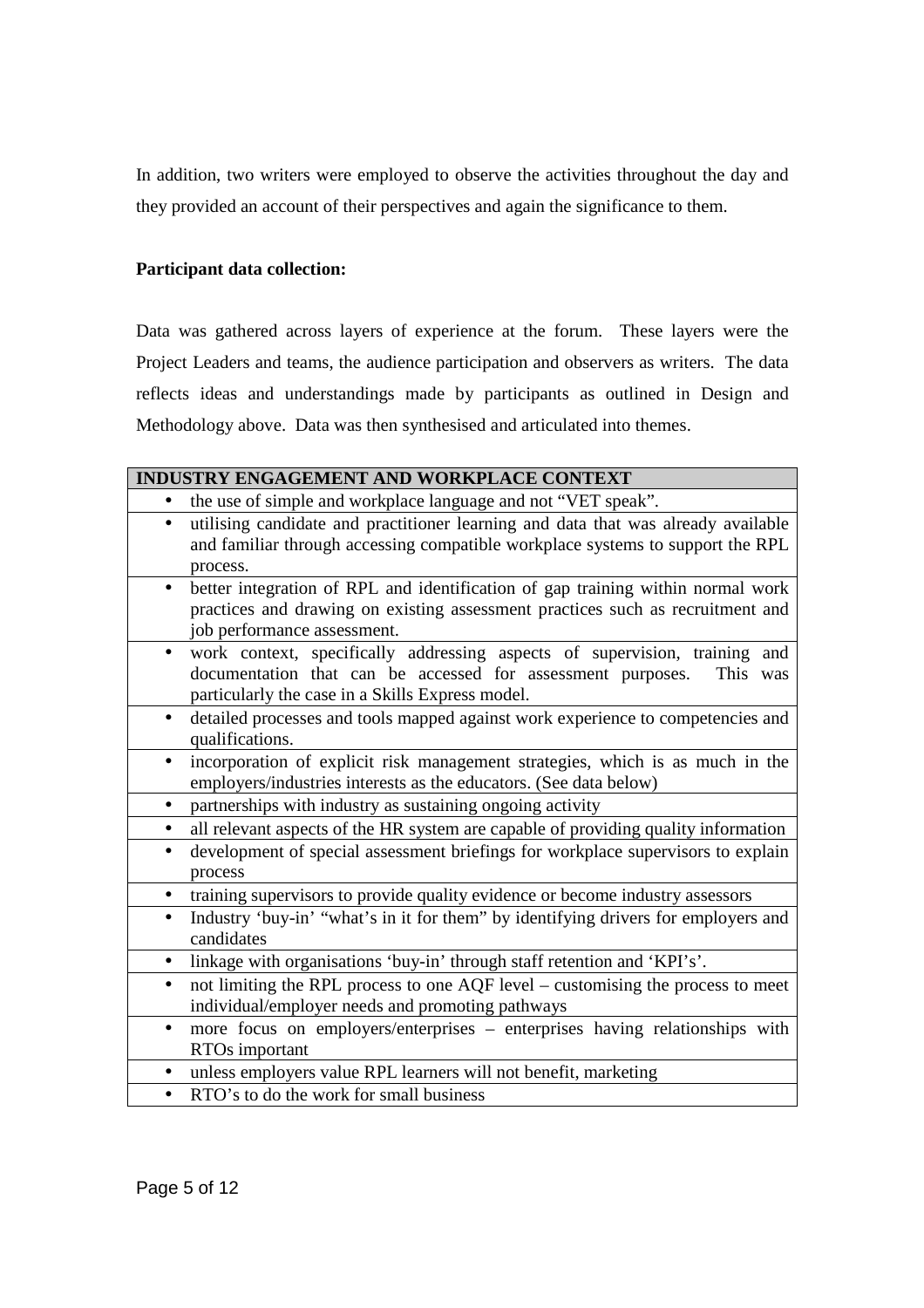## **NETWORKS/COLLABORATION/SHARING KNOWLEDGE**

- online learning (scheduled into electronic calendars) EDNA groups Moodle (store resources) - re-play tutorials
- collaborate / partnerships / closer industry linkages consistency
- networks are building assessor confidence and are important
- build collaboration between learner, assessor, industry and others
- sustainability means to keep staff involved and ability to meet legislative requirements, best practice, etc – professional conversations
- safety in sharing and collaborating confidence
- networks to lobby

## **ASSESSOR CONFIDENCE/PROFESSIONAL JUDGEMENT**

- won't take risks with RPL confidence in assessor judgement
- assessors need to be given the confidence to move/make decision risk assess
- loosen up assessors need to consider all evidence and new situations
- assessors can be too precious want more information for RPL lack confidence
- communication skills / relationship building important for assessors
- increase assessor support/knowledge/links to the workplace

### **DIFFERENT APPROACHES TO ASSESSMENT PROCESSES**

- don't limit process to one AQF level customise process to meet individual/employer needs – promotes pathway
- RPL processes is "group recognition" really new?
- gather evidence right from start enrolment process (previous experience/ qualifications
- be kept informed of "existing worker" RPL/training
- continuous conversations (with each other and industry?)
- mentoring as two-way process
- focus on skills not training package competencies in the first instance
- flexibility required one size does not fit all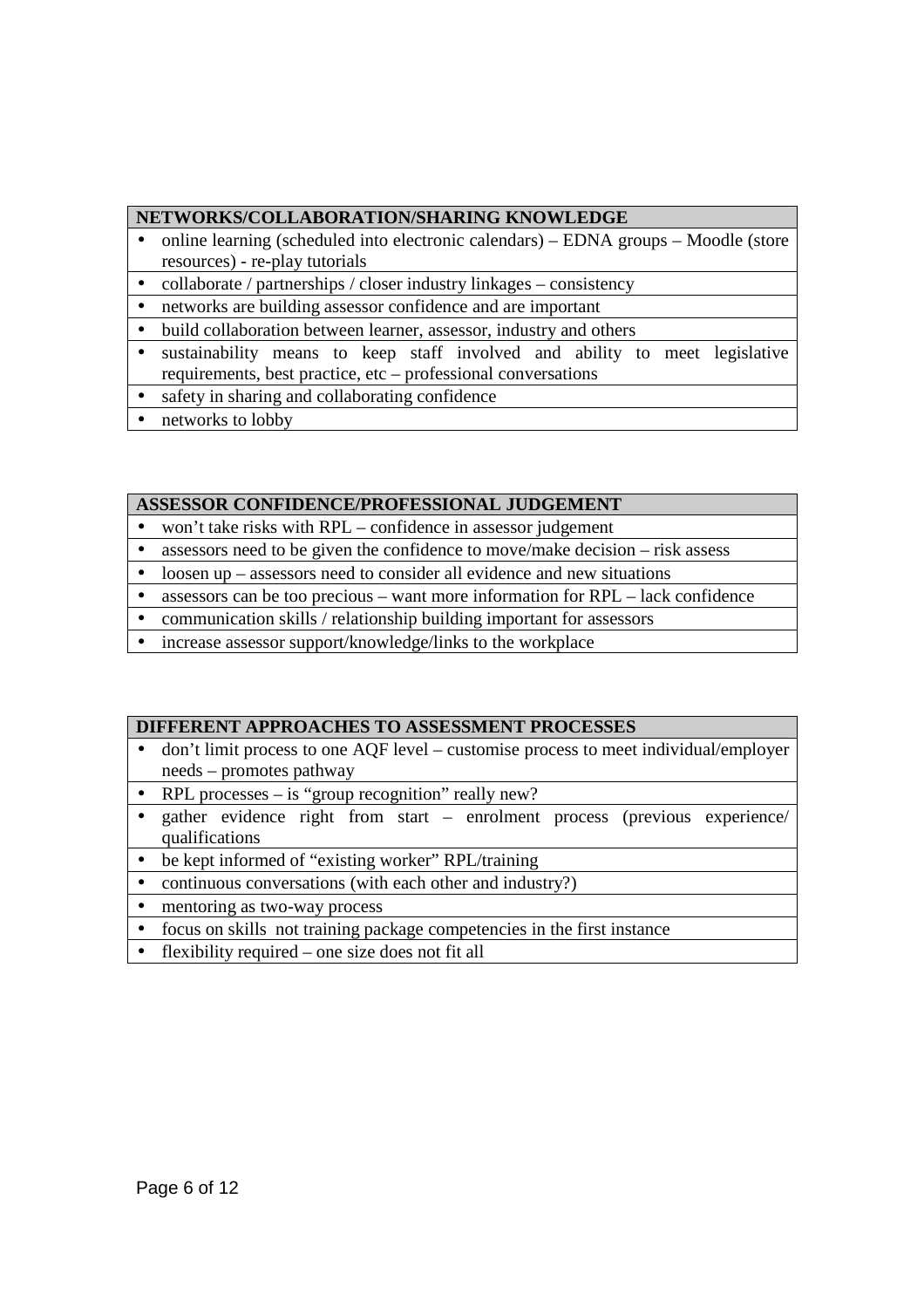# **INDUSTRY/ENTERPRISE MODELS EXTRACTED FROM OBSERVATIONS OF PARTICIPANT CONVERSATIONS Macindoe (2008***)*

- **RPL in enterprises learning from good models** 
	- make a business case for recognition

develop partnerships between industry/enterprise and RTO

- use the normal language of the workplace, not 'VET speak'
- gather evidence from normal workplace practice, such as performance evaluation, and worker stories
- use collaborative and low-stress strategies for gathering evidence, such as group assessment, interviews/work stories that are recorded or scribed, observation of work practice
- map work practices to competencies behind the scene
- support RPL assessors through networks and other opportunities for collaboration and validation of assessment practice
	- build the pool of assessors by training appropriate workplace supervisors
	- use risk assessment to guide the 'sufficiency of evidence'

## **EXTRACTED FROM OBSERVATIONS OF PARTICIPANT CONVERSATIONS Macindoe (2008)**

# **RPL Assessor Networks – learning from good models**

- include an industry/enterprise perspective e.g. invite speaker from ERTOA
- maintain and extend your network by participating in RON
- become proficient in use of Skills Recognition (Competency Navigator)
- develop a common understanding of 'sufficiency of evidence' which incorporates risk management
- encourage professional conversation using case studies provided by participants
- invite presenters who have trialed innovative approaches
- use ICVET e-Zine to identify relevant projects from other Institutes. Don't overlook good ideas from other discipline areas.
- in developing and sharing resources, avoid 'VET speak'

## **A MODEL FOR RISK ASSESSMENT DEVELOPED BETWEEN RTO'S, MAJOR CONSTRUCTION COMPANIES, INDUSTRY ASSOCIATIONS AND UNIONS**

- 100 points system
- Third parties' checks
- Change of assessment questions on a regular basis
- Validation of assessment strategies
- Sighting originals and checking certified copies
- Contact with issuing institutions
- Random audit of documentation
- Procedures to prevent improper changes to the data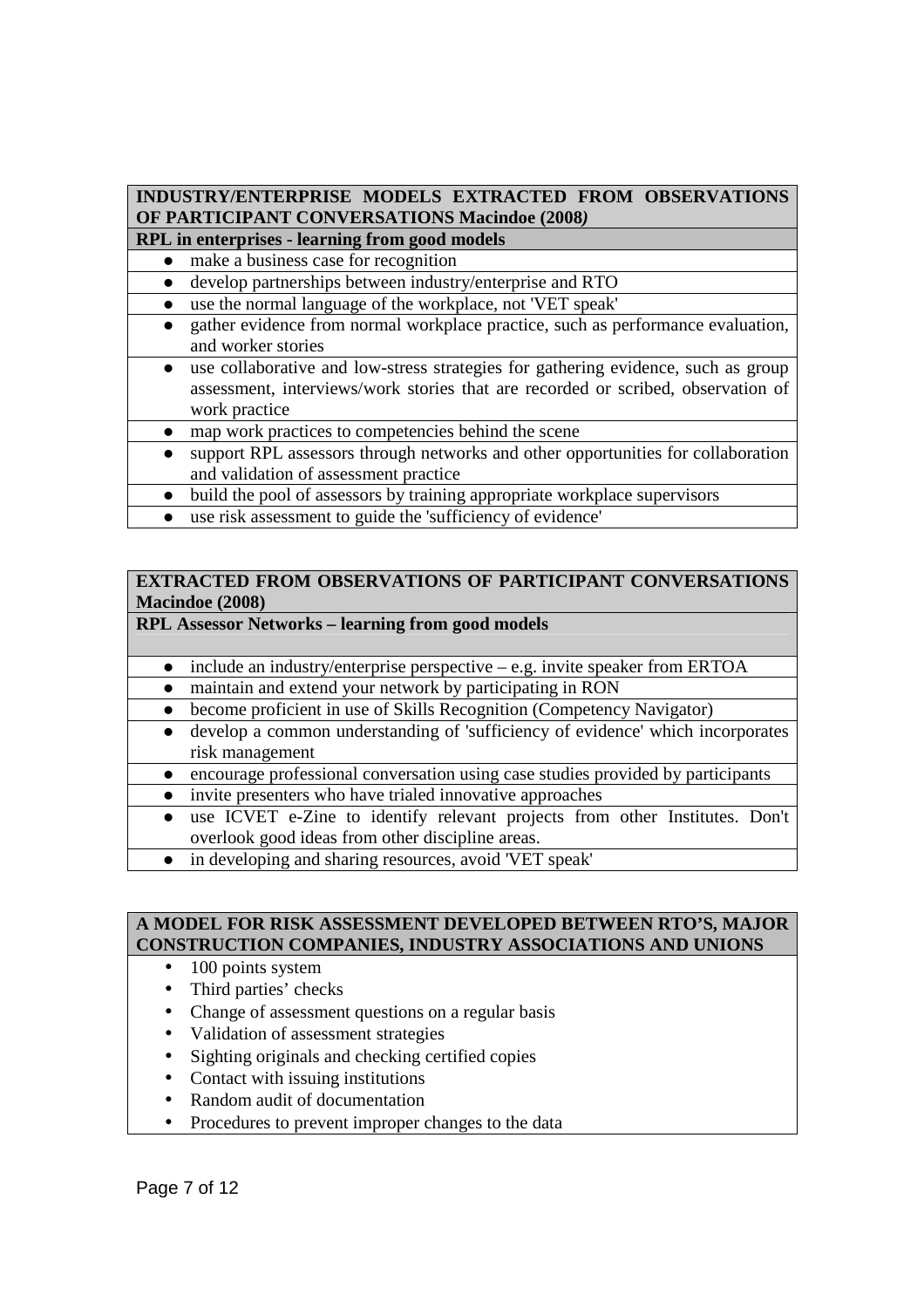### **Key findings and discussion:**

Reason (2006) suggests that quality of data may rest not so much on getting it right but on stimulating open discussion. The data gathered appears to indicate that change is indeed happening in RPL and that the VET sector is moving on and working through some of the earlier reticence. There appears to be a willingness to explore and generate new ideas and the projects can perhaps be seen as pockets of R&D. The bringing together of ideas across the VET sector will encourage new knowledge acquisition. We must however have the ability to exploit that new knowledge and integrate into our operations.

The ideas generated by participants at the forum don't appear to support the notion that the VET sector is maintaining a "classroom" centric or a "training approach" to RPL. In fact it emerged that Enterprise RTO's facing the same problems as classroom based RPL assessors, where RPL was seen as a costly exercise to that of simply providing the training, are also working on new models and seeking alternative ways to increase RPL. By sharing and disseminating information and collaborating across the VET sector in forums such as "Making Connections" new understandings are developing and reshaping the future of RPL.

Of significance was the change in models of RPL from the atomistic approaches of earlier processes and practice and a focus on filling out forms, to that of a more holistic assessment, with a distinct emphasis on the work role and industry liaison. Macindoe (2008) a writer and observer at the forum cited that RPL was a natural fit within workplace learning and assessment and that one of the most interesting messages emerging was that the "business case" for a more embedded form of RPL is being acknowledged and explored and that the business case depends on a better integration of RPL and gap training approaches in the workplace context. She describes an aspect of this as "translating the language of the workplace into the terminology of competencies".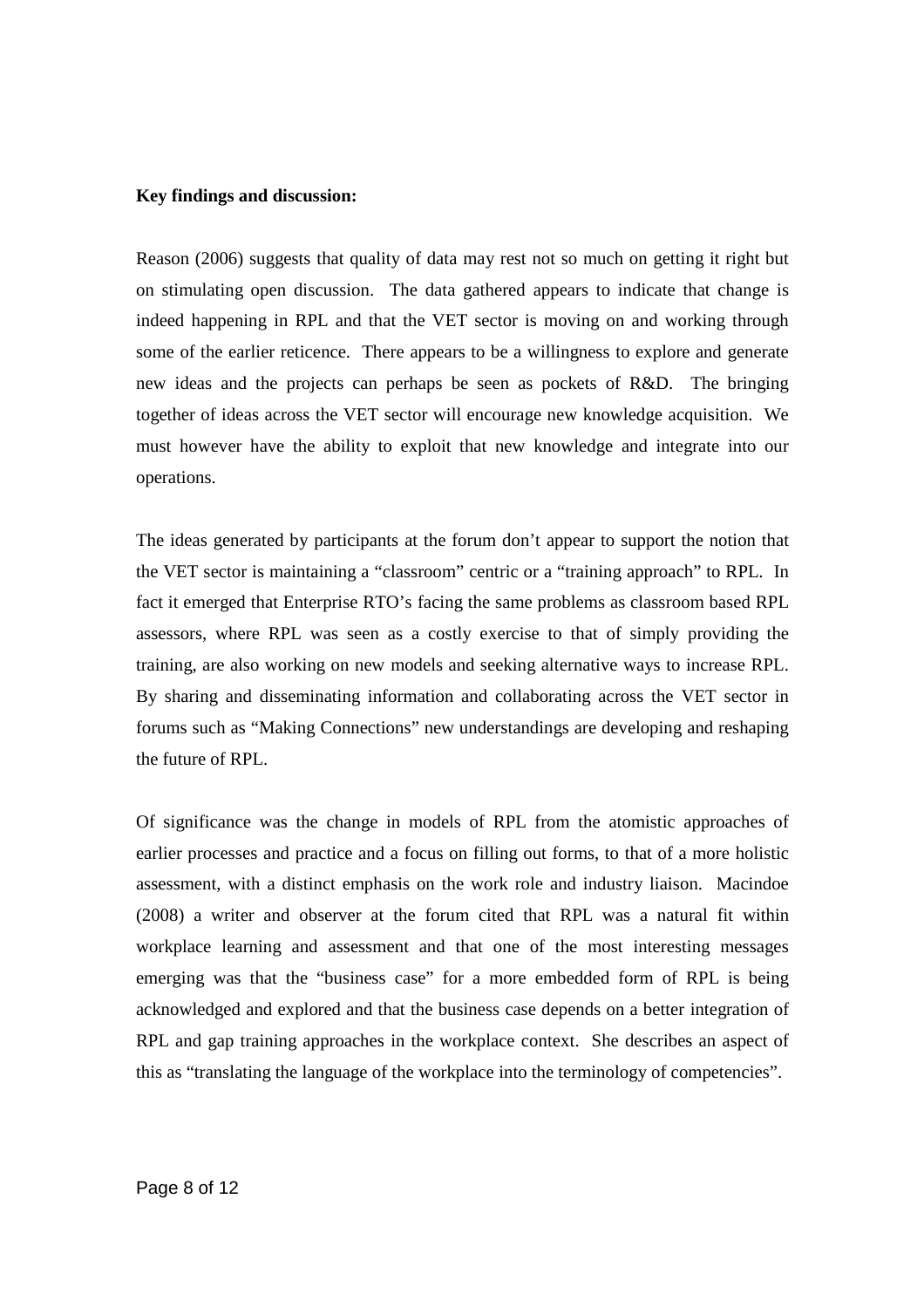There was an emphasis by participants on collaboration with industry and partnerships and the need to sell a business approach. That there should be an increase in the knowledge of RPL to industry and greater promotion and those employers should be made aware of the drivers for RPL and convinced of the benefits. The question was raised as to how RPL could be sustained in industry once funding was not available and the need to track partnerships that will continue to involve peak bodies to find other funding avenues.

This data supports a shift in thinking to business model innovation by reframing the established value proposition to that of the customer as well as product innovation by taking an established product to the next level (Moore, 2004).

It was acknowledged by participants that collaboration across assessors, RTO staff and industry associations is being seen as an essential element in building confidence and safety in decision making in RPL from the perspective of all stakeholders. A more systemic view is taking place where partnerships have developed between RTO's, major construction companies, industry associations and unions which have produced strategies that draw on explicit risk management strategies. These strategies are as much in the employers and industry's best interests as the educators and not least the learners. The findings seem to indicate that the tacit knowledge within industry and organisations is being made explicit and more accessible through the RPL process by utilising established business processes and the job role as key elements in evidence gathering.

Assessor confidence was however still on the minds of participants and the need for continuing development and engagement. Macindoe (2008) noted that the Recognition Online Network (RON) COAG project was one such mechanism for building assessor confidence "by taking web-based support for RPL and assessment beyond the concept of a 'repository' for resources and acknowledging the key role of building assessor confidence through networking". Whilst the notion of networks is not new, the networks present at the forum were able to demonstrate the benefits of their platforms through the socialisation of their tacit knowledge and its externalisation for transfer and organisational learning (Nonaka & Takeuchi, 1995).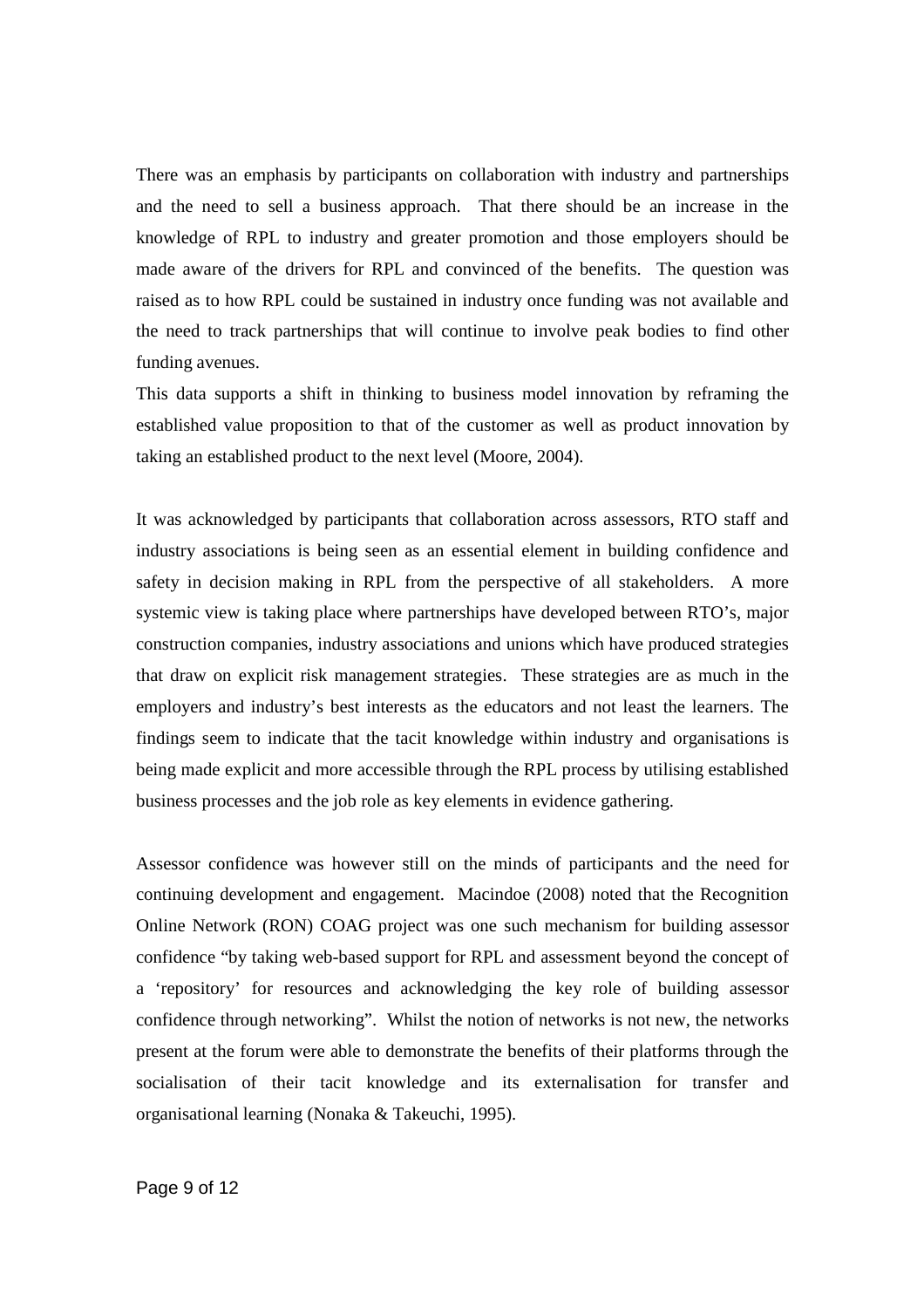The importance of explicitness was further demonstrated by Macindoe (2008) in her observation of the risk management strategies now being used by stakeholders across industry and RTO's in relation to RPL and occupational licensing. This strategic intervention was as a result of bringing together all stakeholders in the process and reaching agreement through a partnership arrangement as well as using the results of a pilot project and its outcomes. (see Risk Assessment model)

Sell, sell, sell, Hambrick & Cannella, (1989) suggest that the implementation of change requires communication upwards, downwards and across all channels to gain necessary support – the word "convince" was used by many participants in relation to learners, industry, RTO's, Assessors and community. They called for drivers to be identified to support user friendliness and be service driven. This even went as far as needing to identify exactly what RPL actually is and what it means to the community and that this was a major barrier to the take up of RPL.

### **Conclusion:**

Leonard & Swap (1999) suggest that "we may not be able to produce that 'eureka' moment on demand but that there are things we can do to make it happen. The forum attempted to create a climate of psychological safety where innovation is fostered rather than stifled (Edmondson, 1988) and where idea creation is the outcome. This was achieved by allowing all participants to be heard and share their experiences and work through their significance to them. The element of risk in projects was acknowledged and fostered by opening up possibilities of where these experiences could take us.

Projects can be seen as artefacts and influential in changing culture by being visible and useful. They create feedback loops for learning about what works and what doesn't work and can be the basis of formulation of emergent strategy (Garvin, 1993). These projects can also be seen as the leverage to base future actions on learning by taking the time to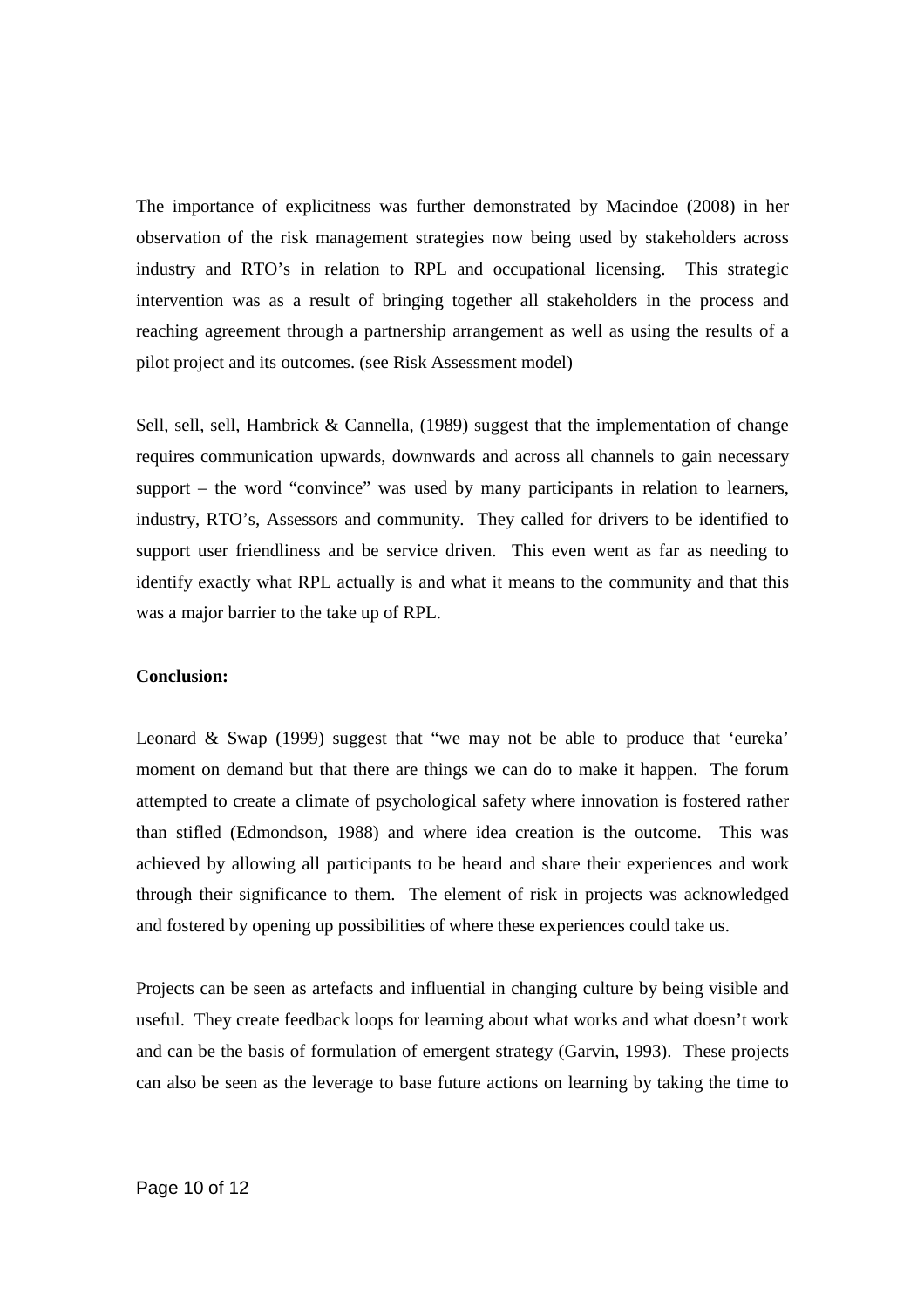work through experience rather than acting without learning and repeating mistakes or maintaining out of date practices.

The importance of learning through participation and engagement cannot be underestimated. Welch 1996 reinforces this when he states that "our ability to continuously learn from any source – and to rapidly convert this learning into action – is the ultimate competitive advantage". Through engagement across the diversity of experiences, forum participants are able to develop new knowledge. This embedded capability of creating and sharing new knowledge whilst not reflected on the balance sheet may ultimately be the organisation's most valuable asset (Turner & Crawford, 1998). The challenge now is in the absorptive capacity of the individual organisations and enterprises represented to internalise this knowledge so that further cycles of knowledge creation and distribution throughout the organisation continue (Cohen & Levinthal, 1990).

### **References:**

Cohen, W.M. & Levinthal, D.A. 1990, 'absorptive capacity: a new perspective on learning and innovation', *Administrative Science Quarterly,* no. 35, pp. 128-52

Davies, R. & Dart, J, 2005, 'The 'Most Significant Change' (MSC) Technique, "*A guide to its use*", CARE International, United Kingdom

Edmondson, A. 1998, '*Psychological safety and learning behaviour in work teams*', Working paper, Harvard Business School, Division of Research, pp. 98-093

Garvin, D.A. 1993, 'Building a learning organisation', *Harvard Business Review*, vol. 71, no. 4, pp. 78-92

Hambrick, D.C. & Canella, A.A. 1989 'Strategy implementation as substance and selling', *Academy of Management Executive,* vol. 3, no. 4, pp. 278-285 *The challenge of organizational change; how companies experience it and leaders guide it,* Free Press, New York, pp. 375-94

Leonard, D.A. and Swap, W.C. 1999, *When sparks fly: Igniting creativity in groups*, Harvard Business School Press, Boston, Massachusetts.

Macindoe, J. 2008, RPL Models for Success, Making Connections Forum, DET, December 2008

Page 11 of 12